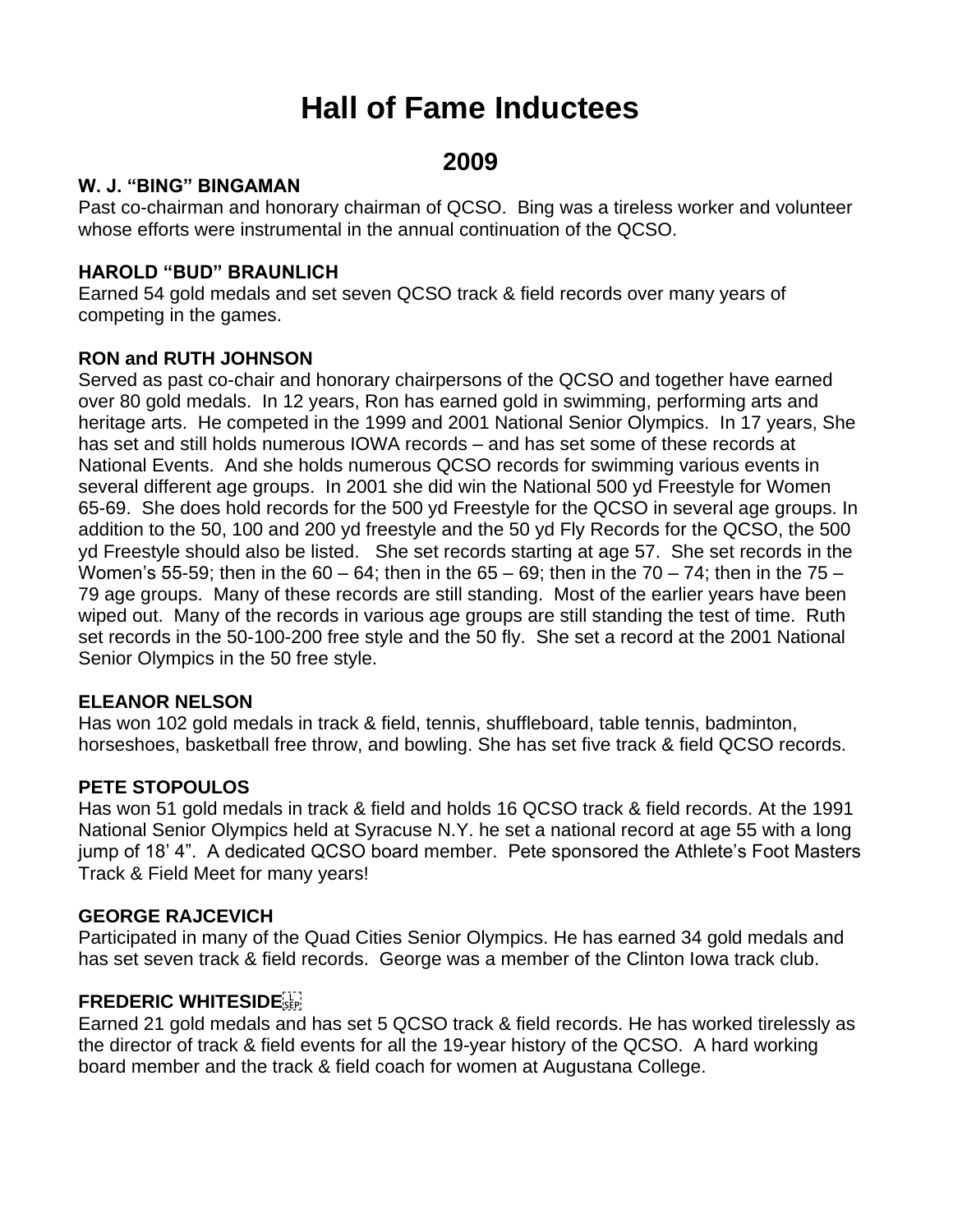#### **PATRICIA BEAM**

Participated in most of our local games except when conflicting with the National Senior Olympic Games. She is a very versatile athlete, competing in many sports. Patricia has set records in Track & Field, Bicycling and Swimming. She has set age group records starting in the 60-64 and continuing up to the 70-74 She seems to be getting better with age. Records are held in the 50m sprint, 5k race walk, Football Throw, 16# Weight Throw, Javelin, Shot Put, High Jump, Softball Throw, and Discus. Recognized by The University of Illinois for her athletic accomplishments.

#### **WALTER "WALLY" CZARNY**

Wally is fierce competitor earning 40 gold medals. In one race, Wally leaned too far at the finish line and took a tumble to the ground. Even though he had injured his shoulder, he continued to compete! Wally has entered many events in the track and field competition, but he is most accomplished in the throwing events. In 2004, in the age group of 70-74, he threw the javelin 105' 11" for a record. And then in 2010, now in the 75-79 division, Wally passed the football 102' 0" for another outstanding record. Has also participated in bowling, shuffleboard horseshoes, table tennis, swimming, and basketball.

#### **MIKE MURPHY**

Mikel Murphy is a pure sprinter earning several gold medals in various midwest state senior olympic games. He trains to go fast and short! The battles between Mike Murphy and Hall of Famer Pete Stopoulos were always thrilling. Pete was known for his tremendous starts and Mike would come barreling down on him near the finish line in every race! These were some classic showdowns in the history of the QCSO. Though Pete has passed on, Mike continues to race. Mike still holds the age group record in the 200 Meters for the 60-64 age in an amazing time of 29.04 and has earned 29 QCSO gold medals.

#### **BOB VAN DE VOORDE**

Served as a QCSO board member for seven years with six years as treasurer keeping the senior olympics in excellent financial shape. Served as event manager for billiards for three years and participated in events of billiards, trivia, and spelling.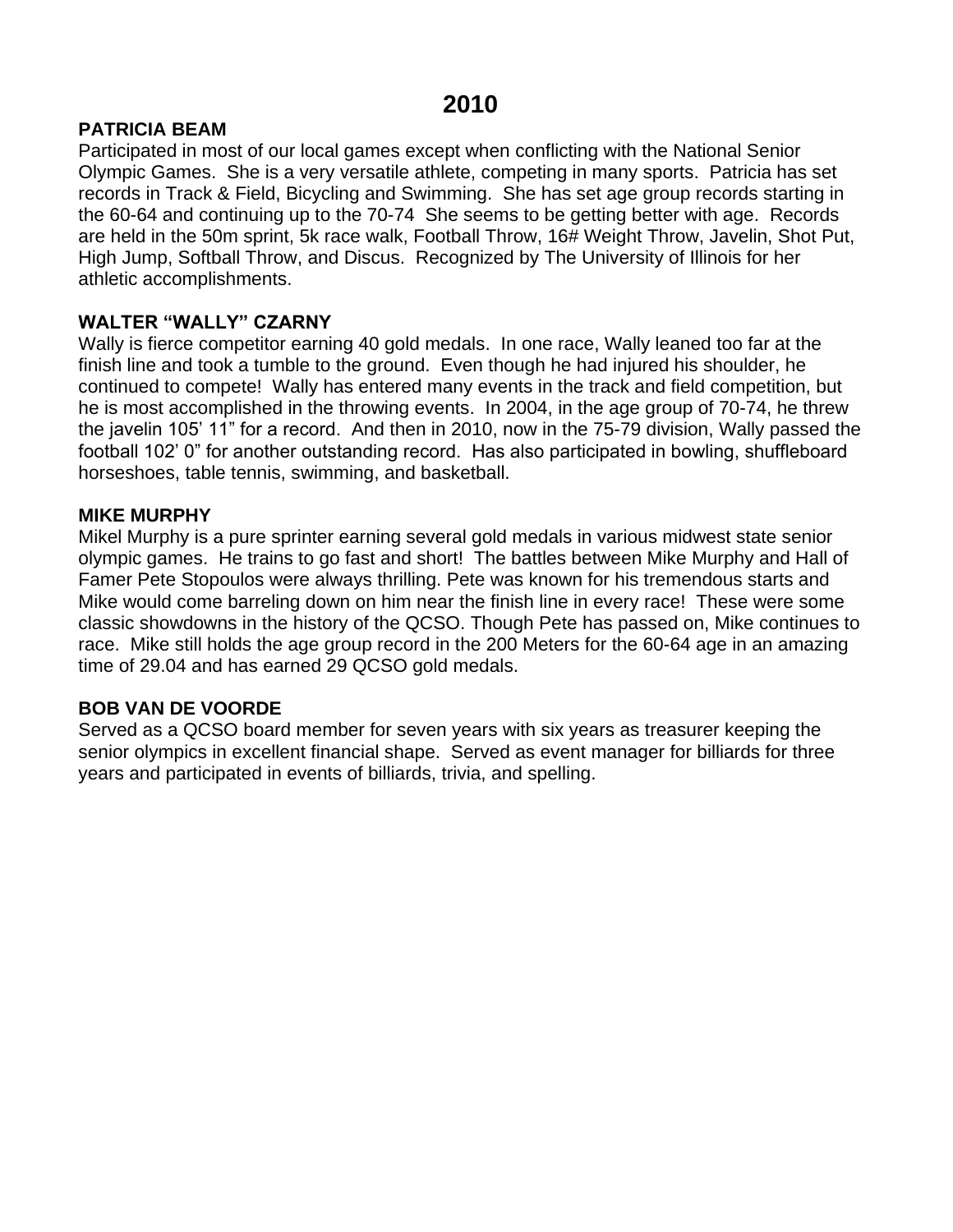# **2011**

#### **TOM HICKSON**

Participated in and helped with the QCSO for the past 10 years. Earned medals in model making, poetry, and short stories. His model ship making is extraordinary.

#### **PHYLLIS KENNEY**

Administrative Assistant for the QCSO for the past four years. Put in countless hours to ensure the success of the games. Earned medals in the spelling, trivia, and the arts. Phyllis is the sweetest volunteer the games could ever have!

#### **ROBERT "PETE" PATTERSON**

Serves as a great example to all of us. A recipient of a heart transplant, Pete has come back to good health and has participated in many of our QCSO. Enters track & field events and the 5K road race. Though he has not set any records while competing, his determination and the spirit of racing for "two" has earned him induction into the Hall of Fame.

#### **PHYLLIS STRAFFORD**

Participated in the games for more than 15 years. Earned over 30 Gold and Silver medals just in the last 4 years. Excelled in the Arts competition, having medaled in Performing Arts, Visual Arts, and Literary Arts. Earned several medals in Bulls-eye Pistol.

#### **MYRA TUNWALL**

Volunteer for the QCSO for many years. For 18 years, she also has participated in the games in the events of 5K walk, 5K run, bicycling, and trap shooting winning many medals along the way.

# **2012**

#### **DONNA ALLMAN**

Performed as a volunteer for all 22 years of the QCSO existence. Very active in community service.

#### **FRANK DAVIS**

Participated in the QCSO for nearly every year. The only reason to miss was during his participation in the National Senior Olympics Games. Very competitive in the age groups 50- 54; 55-59, 60-64 and 65-69. In 2010 he set records in the QCSO track & field meet in the 400m, 800m, 1500m and the 3,000m races! Frank has also had great success in the Bicycle completion in our QCSO. He is a ferocious competitor and gives it his all every time he races!

#### **ROBERT MALAKE**

Has competed in the QCSO for 11 years – competing in the Arts & Crafts and the Bullseye Pistol events winning numerous medals along the way. His cross stitching is extraordinary and must be seen to be believed. Volunteered for 7 years assisting with the Bullseye Pistol event.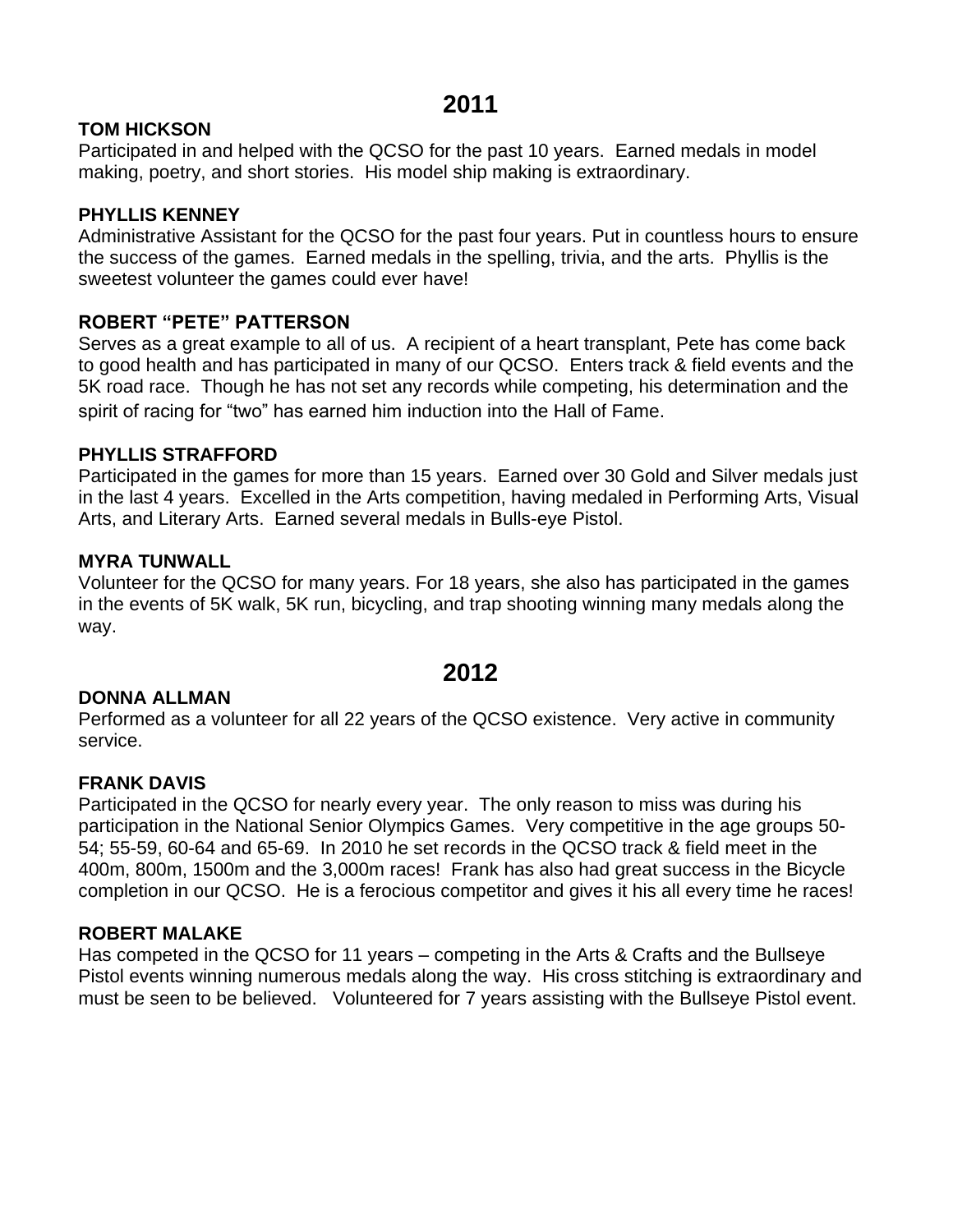#### **RICHARD DAILING**

Has competed in the Senior Olympics for the past twenty years in the Fine Arts Division, winning numerous medals along the way. Richard continues to enjoy preparing for the QC Senior Olympics!

#### **PENNY DANIELSON**

Penny has run in a variety of events. She started out as a sprinter but has also had much success in the distance events. She is a fierce competitor and is very active in many Quad City area race events.

# **2014**

#### **DON AMERY**

Has competed in the Senior Olympics for the past twenty years in the track and field events winning numerous medals along the way. Don, Mike Murphy and Pete Stopoulos had many fantastic races together on the track. Outside the Senior Olympics, he keeps active with softball, fishing, and playing with his grandchildren and great grandchildren.

#### **RHONDA ELSBURY**

Served as Secretary of the QCSO Board and Event Manager for the Performing, Literary, and Visual Arts events for the past seven years. As Secretary of the QCSO Board, she is a key reason for the success of the annual Senior Olympics games as well as the smooth operation of the board. In her role as Event Manager for the Arts, she adeptly manages these events and is most visible as the master of ceremonies at the Performing Arts program. Rhonda often times sings the anthem for the opening ceremonies for out games!

#### **BILL PARK**

Has competed in the Senior Olympics for the past 20 years in the events of Basketball, Swimming, Table Tennis, and Track & Field. He has won numerous medals including 49 golds. Outside the Senior Olympics, he stays involved in church activities, the YMCA, bass fishing, and the National Fishing Lures Collectible Club.

#### **BILL WOLFORD**

Has participated in the Senior Olympics for the past twenty years in the Visual Arts categories of Woodcarving, Sculpture, and Mixed Media winning numerous medals along the way. His artistic talents are exceptional. He is heavily involved in the community by being on the board of the Quad City Times Plus Sixties Club, a member of the Affiliated Woodcarvers of America, and a judge for the Miss Scott County Iowa contest.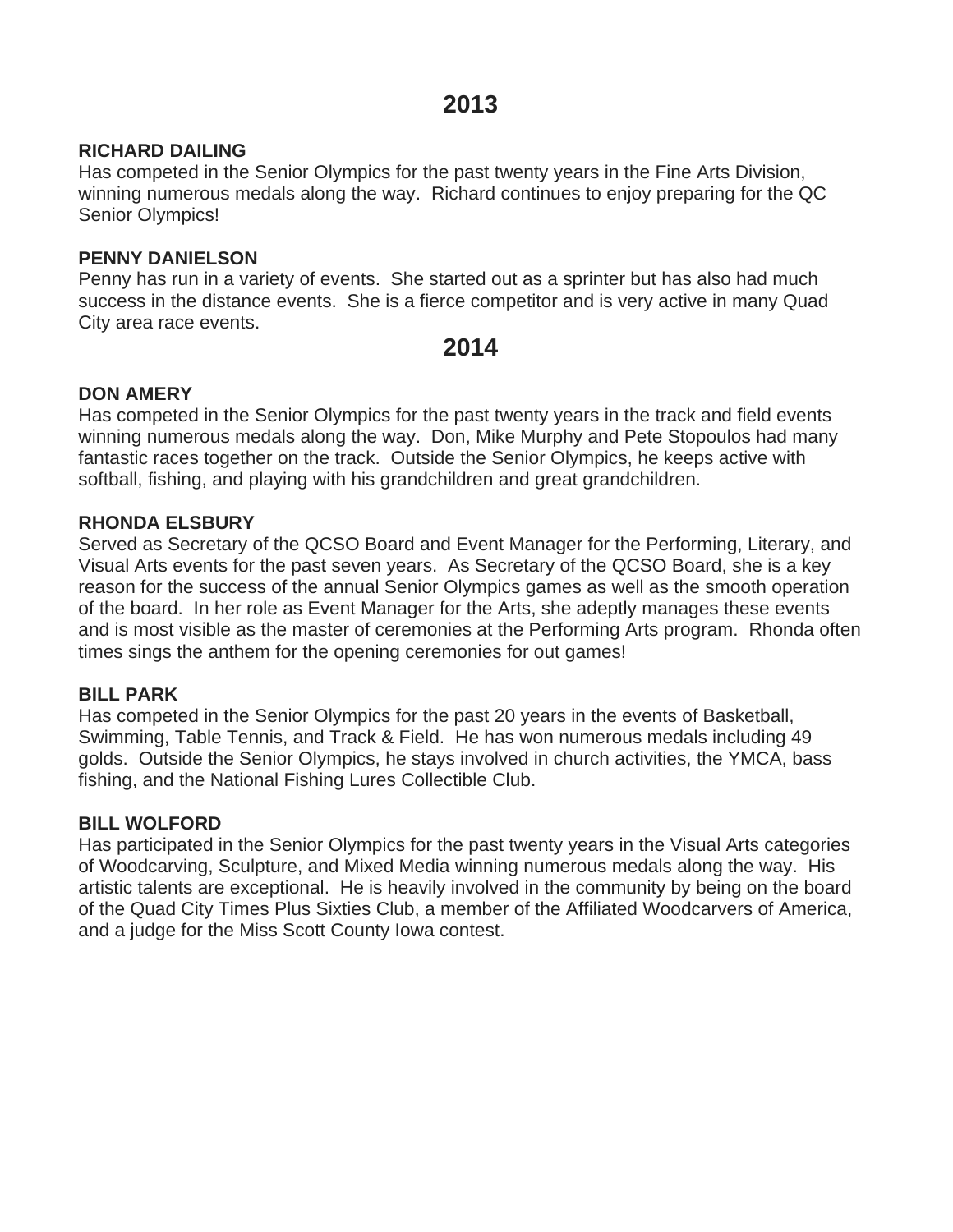#### **JESSIE & MELBA ANDERECK**

Both served as volunteers continuously in all years except for one year in 1993. Actively participated in the Ambassadors by attending senior fairs/expos and distributing information, entry forms, and posters throughout the community. Jesse developed the tri-fold poster that is used at senior fairs/expos today. Both volunteer to assist participants each year at the Headquarters in Hospitality and Registration. Jessie served on the Board of Directors, was chairman of Ambassadors, and was a participant in most of those years in events such as basketball free throw, track, bait casting, and performing arts -- winning many medals. As a special honor, he was selected as the Games Honorary Chairman in 2007.

#### **DORENCE JOHNSON**

Has participated in the Games for most of its 25 years. He has competed in a wide variety of events: Cycling; 50 meter, 100 meter, 200 meter, and 400 meter runs; Basketball Free Throw; Softball and Football Throws; Shot Put; Javelin; Standing Long Jump; Running Long Jump; and High Jump. He holds records in the Shot Put (ages 85-89, 90-94), Softball Throw (ages 90-94), Football Throw (ages 85-89, 90-94), Standing Long Jump (ages 85-89), and Long Jump (ages 85-89).

#### **IRENE "PEPPER" KERWIN**

Has competed in the Senior Olympics in almost all years since in 1994. When she was not in the Quad Cities Senior Olympics, she participated in many other Senior Olympics throughout the mid-West. Some of the many events in which she has participated include running, jumping, shot, discus, javelin, free throw, table tennis, and bowling. She holds records in Shot Put (ages 85-89, 90-94), Softball Throw (ages 90-94), Long Jump (ages 85-89), Standing Long Jump (ages 85-89), Football Throw (ages 85-89, 90-94). Outside of her Senior Olympic career, she played fast-pitch softball beginning at age 13 and from 1949 – 1953 played professional softball with the Chicago Redwings.

# **LABEIDA & MICHAEL LOUFENBERG**

Served as Performing Arts judges from 2010 through 2015. They look forward to judging the Performing Arts each year and are thankful for the opportunity to honor each participant. In addition, they are active elsewhere in the community as members of the Kiwanis, participate in Retired Senior Volunteer Program (RSVP), and sing in the Christ the King Celebration Choir.

#### **ARCHIE McKELVIE**

Participated in the Senior Olympics for 24 years. He's medaled many, many times in the Performing Arts, vocal solo competition, with his 2015 Bronze medal being the most recent. He sang with the Golden Tones CASI choir for 10+ years. He turns 90 this year and does all of his songs by memory, with a CD accompaniment. Many of his classic performances are songs from his younger years (1930's, 40's and 50's). A crowd favorite is "You're Nobody Until Somebody Loves You". He's been a QC resident since 1940 and his hobby has always been music, karaoke and performing.

#### **JOHN ROBINSON**

Has participated in Track & Field events at the most of our Senior Olympic games for the past 25 years. He holds the record for 5000-meter run for ages 60-64 and 65-69. In the past, he held the record for the 1500-meter run for ages 60-64 and 65-69.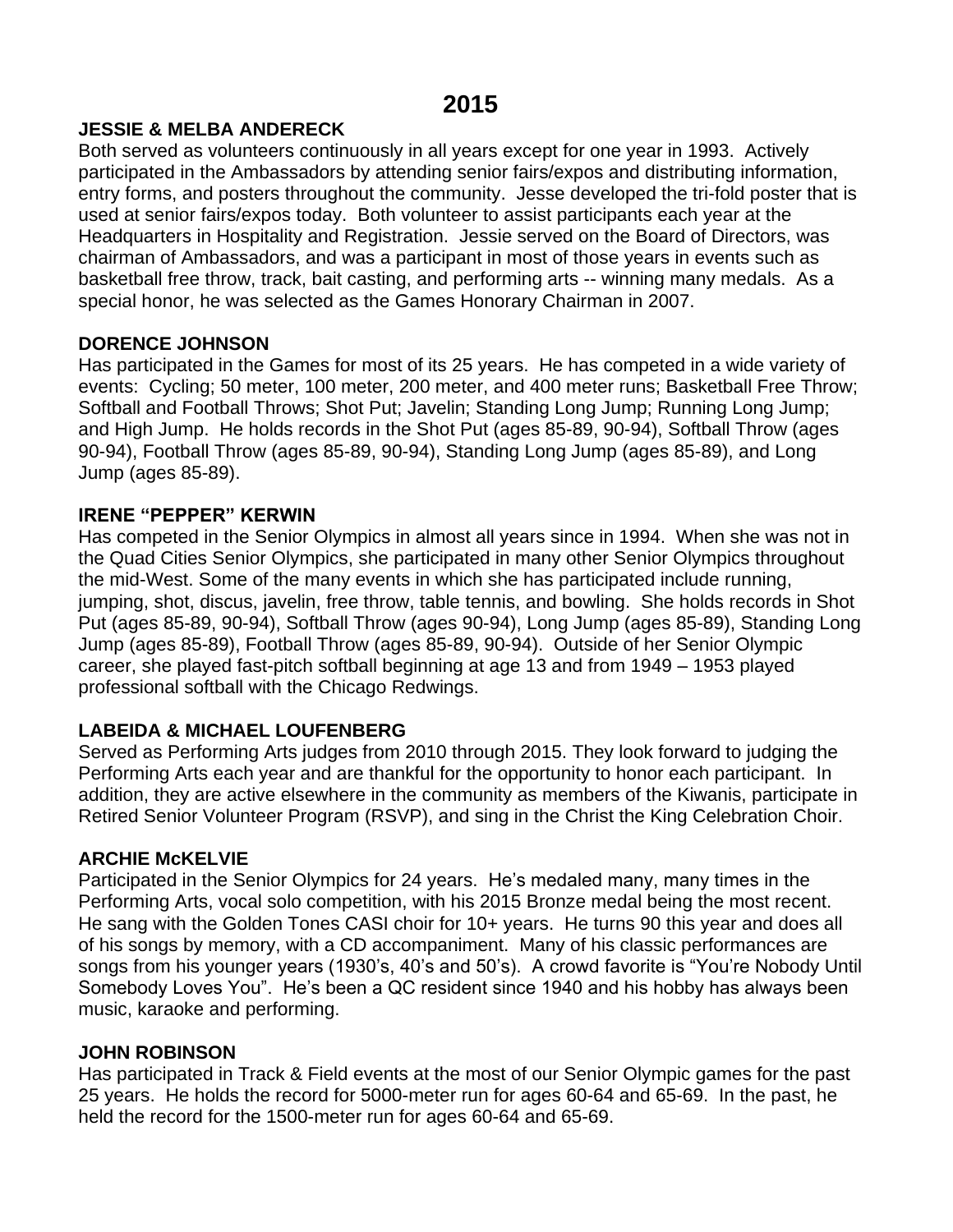### **LEE STOPOULOS**

Has competed in the Senior Olympics for over 20 years in the Track & Field events of 50 meter run, 100 meter run, 200 meter run, Long Jump, and Standing Long Jump. Along the way, he has collected records in 50 meters (ages 70-74, 75-79), 100 meters (ages 75-79), Long Jump (ages 70-74, 75-79), and Standing Long Jump (ages 75-79). He has broken many of the records that his brother Pete (another Hall of Fame member) had set.

$$
2016-2017
$$

# **ED SKELTON**

Ed has never been a Senior Olympic contestant or an Olympic board member; however he has been involved with the event nearly since its inception. Ed has been employed by Augustana College for many years in the area of special services, responsible for facilitating events such as ours. We could not conduct all the athletic games without the generosity of Augustana College and specifically the tireless efforts of Ed Skelton. His duties range from opening the doors to the various buildings we utilize to setting up and tearing down banquet tables to fixing all the unpredictable problems that occur during the long days of the Olympics. Ed is one of the most genuine, dedicated and the hardest working person you will ever met. He is an asset to Augustana College and the Quad Cities Senior Olympics. He rightfully deserves recognition as a member of our Hall of Fame.

#### **NORM BOWER**

Norm got involved with the QC Seniors Olympics when Ruth Johnson was ready to step down as the Swimming Event Manager in 2003. He has been the event manager for 14 years now. He also is a participant and currently holds 7 records. Norm also has been involved in the United Swimming Masters swimming since the Early 80's and has been the chair with the Iowa Masters for 20 years. After the Augustana Carver PE Center was closed because of the 2017 "Slough Flooding" Norm calmly rescheduled the swimming meet to the very next weekend! We are thoroughly happy that Norm has been involved for all of these years.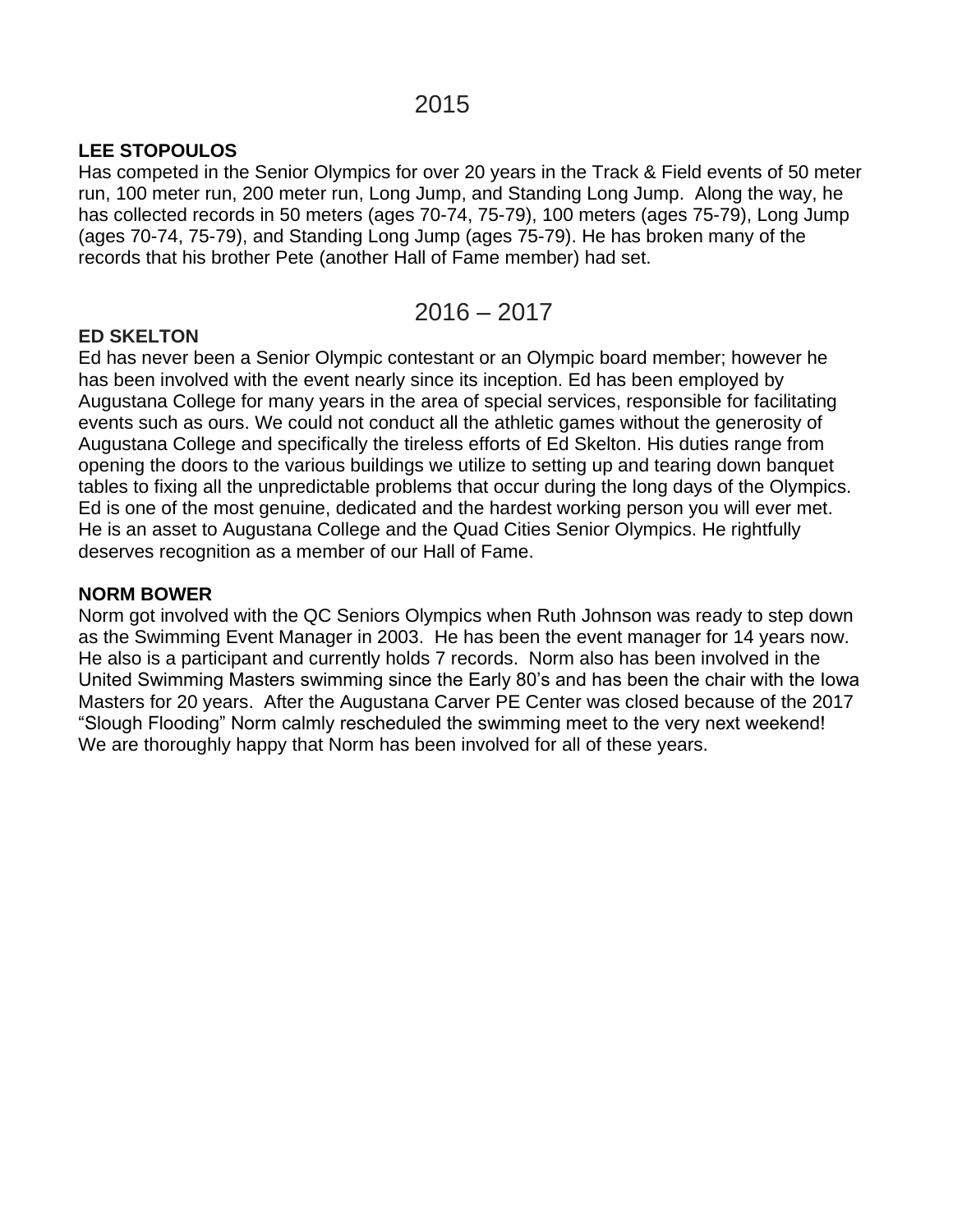# 2018

#### **DORIS FORBES**

Doris was born before it was popular for girls and women to participate in sports. When the QC Senior Olympics became available to her she took advantage! One year as the games were near completion, a major rain storm with lightning blew through the Augustana campus. Doris was scrambling around looking for an official to go out in the rain with her so she could complete her shot put throws! A car wreck has slowed her down, but she hopes to be back in action again this summer.

#### **THOMAS MCGREEVEY**

Tom has served the QC Senior Olympics in a number of categories. He is the event manager for the Basketball events and helps recruit participants for many other sports including Golf. Tom served on the Board for several years and volunteered for many jobs that needed to be completed!

#### **DON CHILDS**

Don is a bundle of energy. Even though he is over 90 years old, he competes in many of the track and field events, setting records in all of them! Don has taken his competitive abilities to the National Senior Olympics Games and has had tremendous success there also!

#### **JUDI INGERSON**

Judy is another tireless volunteer with the Quad City Senior Olympics. If you have ever competed at an event with our games you have been helped by Judy as she supplies each area with a nice assortment of snacks and drinks. Another task Judy completes is to promote our games by attending many senior health fairs in the area throughout the year.

#### **LARRY BEST**

A long time board member and participant in the games! Larry retired from the board in 2017 after he and his wife moved to Arizona. They continue to come back to the Quad Cities in the summer where Larry again participates in many events, his favorite being the track and field competition. He is the perfect example of a volunteer doing more than his fair share to making sure the games succeed and the athletes have a memorable experience.

#### **RITA AND STUART ASHMEAD**

Rita and her husband competed together in the Quad Cities Senior Olympics, each doing their own specialty. Rita on the track and Stuart in the swimming pool. Stuart passed away a couple years ago but still holds records in the 100 Free and 100 Back for the 85-90 age group. Rita has been just successful on the track with records from the 65-69, 70-74, 75-79 age groups in the 1500 Meters. Rita hopes to get back into competition again this summer.

#### **FRANK BAY**

Frank didn't begin to run until after he was around 60 years old. At that time he began to make a statement about his ability. In 2010 he set the record in the 3,000 Meters. In 2016 he set the record for the 5K road race on the hilly Augustana campus course. A long time member of the Cornbelt Running Club, he also over sees their electronic timing system used at several races though out the year.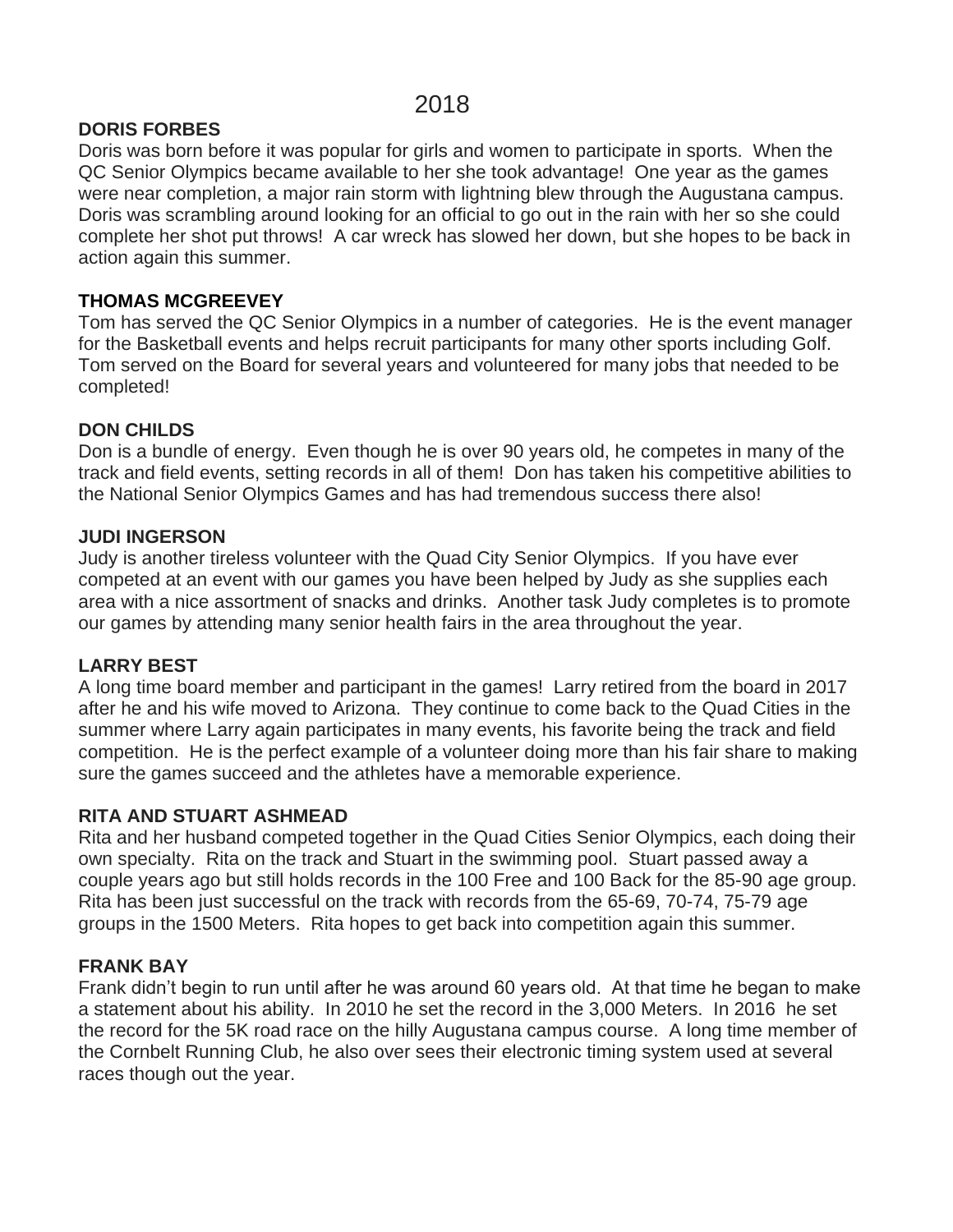#### **RALPH WHITEMAN**

It seems Ralph is getting better with age. He has brought a group of his former team mates from Monmouth College to the QC Senior Olympics for years. Ralph has participated in many events including Literary Arts, Swimming, Basketball, Tennis and Track & Field. He has excelled in the throwing events such as the Javelin, Softball Throw and Weight Throw. In 2017 he set new records for the 85-89 age group in both the Weight Throw and the Javelin and the 50 Fly and 100 IM in the pool.

#### **HOWARD BYERS**

An athlete that comes to race the sprints! He holds records in the 100 Meter, 200 Meter and 400 Meter events. He latest coming in 2015 when he crushed the records for the 85-89 age in both the 100 and 200 Meter races. The time he set for the 75-79 and 80-84 age group in the 400 Meters may never be broken! Howard will turn 90 shortly after our games are held this June.

#### **Dr. JAMES KOPEL**

Dr. Kopel served on the board for many years and encouraged his son Matthew to join the board. It has been a family affair! Dr. Kopel has been a competitor, an official and the honorary chairman of the games! Congratulations to a job well done!

#### **JOHN MANNING**

John grew up in Iowa, but after retiring, moved to Arizona. He makes a trip back to the Quad Cities each year for the Senior Olympics. He specializes in the Shot in the track and field competition. In 2014 he set the record for the 75-79 age group better the mark for the 70-74 age. In 2017 he smashed the 80-84 mark in the Shot with a throw of 39' 0" His younger brother died a year ago, so he uses that to help motivate himself. John has had much success at the National competition winning three titles!

# **2019**

#### **ROBERT and MARILYN DECLERK**

Robert and Marilyn (a husband and wife team) have participated together at our games as long as I can remember. He also competes in over 20 events each year in a variety of sports. He has eared 100's of medals in our games. He and his wife Marilyn were often seen side by side competing in the games. One of the records Robert has is one that had been set by Hall of Famer Pete Stopoulos in the 70-74 50 Meters Robert has records in the 80-84 50, 100 and 200 Meters .75-79 Discus 80-84 Long Jump and the 80-84 Football Throw

#### **DAVID BAILEY**

David has burst into the QC Senior Olympics with a bang. He has set some amazing records in his first years of competing in our games. He has crushed records that Hall of Famer Frederic Whiteside had previously held. His time of 17:57 in the 5,000 Meters is 15 seconds faster than what was set on a flat course in Sunset Park. In pouring rain all by himself his time in the 800 Meters was 2:10 (15 seconds faster than the old record) This is an incredible time! He has also competed in the sprinting events setting records in 400 meters in both the 50-54 and 55-59 ages groups David also has the record in the 3,000 meters.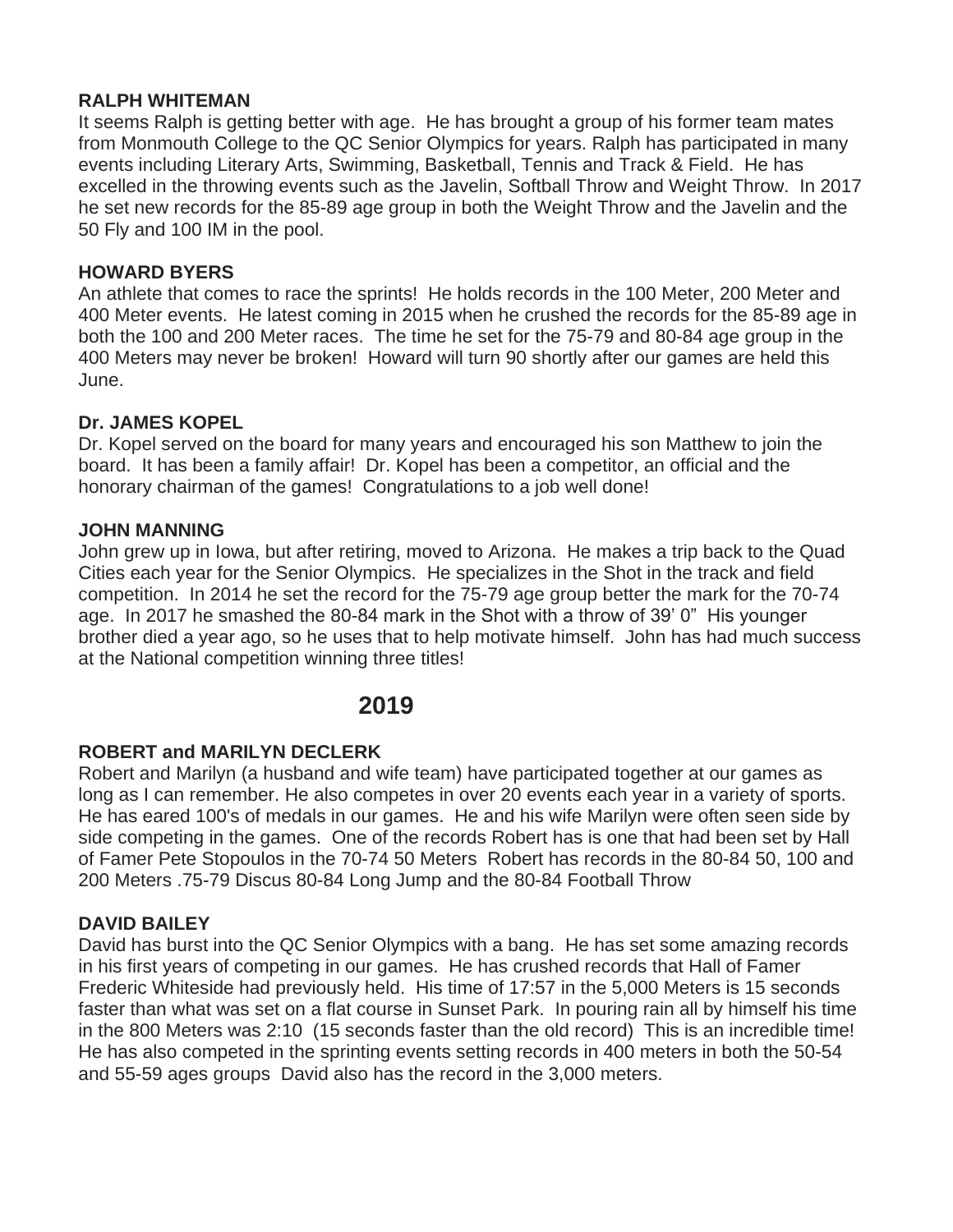#### **BOB SAGER**

In 2011 set a new meet record in the Shot for the 60-64 year old division. His record of 43' 2" may stand for several more years! Bob has also competed and won several medals in the Discus and Weight Throw events. After some serious health issues that prevented him from throwing, Bob has worked his way back into action and is planning to compete at a high level again this summer. The years he was unable to compete, Bob was the head official in all of our throwing events.

#### **BILL MELVILLE**

In 2000 Bill had an incredible meet setting two records. He went on to be the National Champion in the 200 Meters that year. When Bill was 80 years old, he came to an Augustana Varsity Track Meet at the PepsiCo Center. He was given the allotted head start running 140 meters to the college aged 200 Meter runners. In an incredible spectacle, Bill beat the college kids by over 10 meters! Bill, a long time resident of Platteville, Wisconsin, passed away in 2014

#### **MADDIE and WILLIE SEWARD**

Maddie and Willie are a mother son team. After competing in the games one year, Willie went to his mom and said I have something for you to do next year! They have been tremendous. A highlight for them this year was teaming together on the Bean Bag toss. Together they won the gold medal! Willie has always competed in as many as 20 events each year winning medal after medal and many of them gold. Besides competing, Willie has served on the QC Senior Olympics Board of Directors. He also coordinates our opening ceremonies each year.

### **LISA KILLINGER**

Lisa has been a board member and chairman of the games for many years. Her tireless and thoughtful contributions have helped make the Quad Cities Senior Olympics one of the best senior sporting events in the country! She has also participated in many of the track and field events earning several medals! Through her leadership she has also helped bring new members to our board that have help kept our organization in a strong position!

#### **BUTCH BOS (Achievement Award)**

Butch has been our sound man at our Theatre Arts competition. He has gone to the Tri-City Jewish Center, Wallenberg Hall, The Davenport Hotel on Brady Street and the Casi Center. He is all set to help us again in at RidgeCrest this summer. Though Butch is paid to perform these duties, he has gone far beyond what is expected to make our games the best they can be.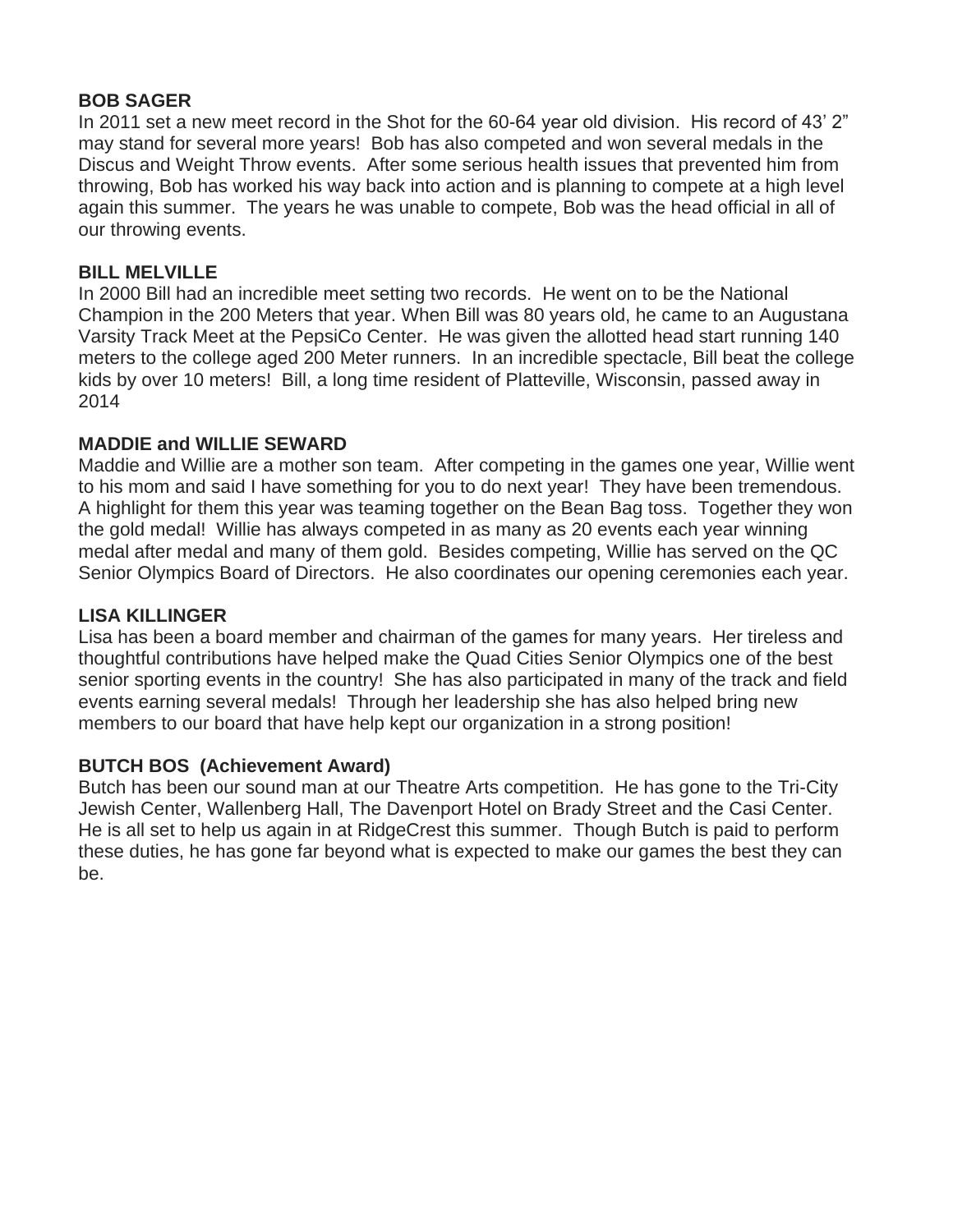After the pandemic of 2020 cancelled our 30<sup>th</sup> annual QC Senior Olympics games we are pleased to present our class of 2021 honorees:

2021

### **Jeff Johannsen**

Jeff, a retired school principal has been competing in our games since he turned 50. He has competed in as many as 20 events per year and excels in the throwing events. He holds the record in the football throw for the 50-54 age group and had the record in the javelin at one time. One of his chief competitors year in and year out is Willie Seward, a 2019 Hall of Fame honoree. They have battled back and forth between who will win the gold medal!

#### **Dr. Marjorie Franklin**

Dr. Franklin practiced in the Quad Cities taking care of young children, including the Whiteside boys. After her career slowed down a bit Marjorie started participating in the QC Senior Olympics. She has demonstrated her versatility in both the arts and swimming. Her schedule remains quite busy as she will be traveling to Texas the week of our games to watch her grandchildren compete in their swimming meets!

#### **David Thompson**

David has been the event manager for cycling for many years. The fact that his events take place far from any other venue prevents most of us from seeing what a splendid job he does of organizing and officiating those athletes. His 10K time trial race in Preemption, IL and the 25K road race in Hampton, IL always go off smoothly because of his dedication to his sport!

#### **Doug Sell**

If there is a sporting event in the Quad Cities that requires volunteers you will see Doug. He has volunteered each year with our 5K race hosted on the Augustana campus. He also helped every year with the Susan Komen Race for the Cure. The East Moline Firecracker Run, The TKB Quad Cities Marathon and The Freedom Run are also events Doug has worked. You can also see him helping with the Food Bank at his church!

#### **Rosanne Lewis**

Rosie is another tireless volunteer with the Quad City Senior Olympics. Her connection to the games game through her brother Dr. Paul Mullin, the chairman of the board for the QC Senior Olympics. Rosie joined the board and has been the office manager for the past 5 years. Her willingness to ensure the success of our annual games has been an inspiration!

#### **Barbara Pickleball Shinbori**

A retired board member and participant in the games! Barbara is a team player in more ways than one. Together with Roseanne Lewis they pretty much organized the games in 2017- 2019. Now she has teamed up with David Langrock to win gold medals in the Pickle Ball. Barb continues to organize Pickle Ball tournaments through out the Midwest.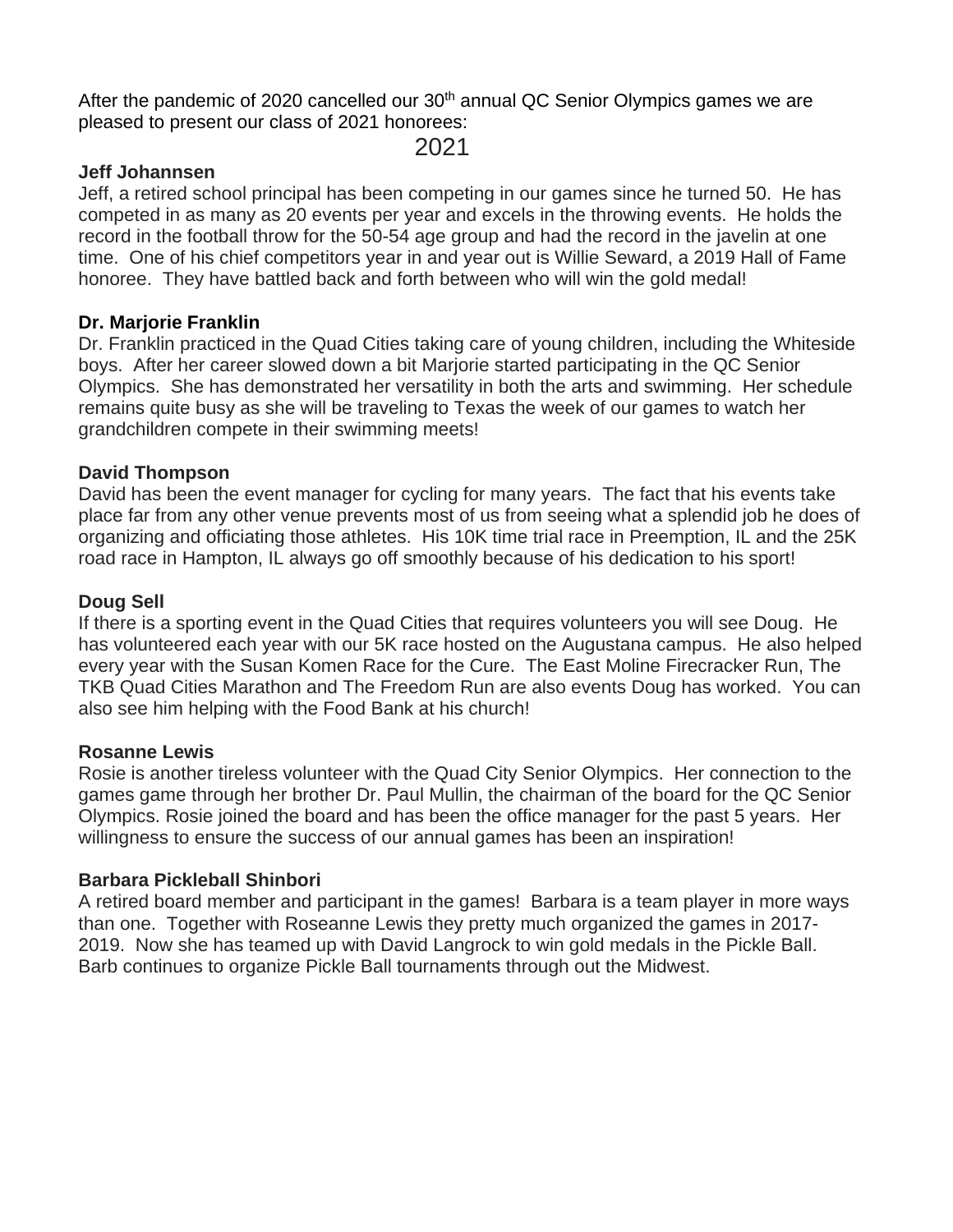#### **Dick and Mary Fislar**

Going back to the early days of the QC Senior Olympics Dick was a Board Member of the QC Senior Olympics. His wife Mary was right there with him organizing and participating. While on the Board Dick was the event manager for the 5K run and walk that was held in Sunset Marina in Rock Island. Dick and Mary own Picture Perfect Travel and also continue to support local running with the organization of running groups and road races.

#### **Dan Hansman**

Dan is one of those athletes that had the ability to sprint at a high level for a very long time. He is at the same level of some of our Hall of Fame members, Pete Stopoulos, Lee Stopoulos, Mike Murphy, Howard Byers, Don Amery and Bill Melville. Dan has the record in the 50 meters for the 65-69 age group. He has been slowed since the pandemic and the replacement of both of his knees. He plans to train to get back to competing again!

# **Terry Kramer**

Terry was a Board Member of the QC Senior Olympics for many years. He was instrumental in leading our games to some of our most successful years. He and his wife Roxanne were heavily involved in many events in the Quad Cities including Komen Quad Cities Race for the Cure and Runway for the Cure.

# **Whiteside Family**

31 years ago Fred Whiteside began his volunteering with the Quad Cities Senior Olympics as the event manager for track and field. At that time he never thought he would ever be old enough to compete in the games. When he signed up to help with the games his first assignment was to recruit volunteers to officiate the games. That is when his family came into play. Cathie, his wife, their two sons, Michael and Jay were quickly added. A phone call to his mom Flora and two brothers Russell and Richard added them to the list. His sister Mary and brother in law Terry have also helped through the years. Later, our granddaughter Riley Whiteside LeVan and her mom Missy joined in helping. Nephew Wade Whiteside and niece Margo Whiteside Taylor, along with her two children Eli and Colette, have also volunteered, which has led to 4 generations of Whiteside volunteers to the QCSO. It is a family joke to not answer the phone when Fred is calling because you know that a volunteer request is in the making.

# **Floyd "Bud" Smith**

Bud has been an ambassador to track and field for over 65 years! He is a fierce competitor but a friend to all. Before the QC Senior Olympics were started, Bud competed in the Athlete's Foot Masters track meet that was organized by Pete Stopoulos at Augustana. Bud was still able to jump in those meets. Bud continues to be a family man as he takes care of his lovely wife. The story below written by Don Doxie does a great job of show casing Bud's accomplishments!

# Bud Smith, who outjumped Wilt, profiled in Iowa paper

**Don Doxsie** of the Quad City Times in Iowa has written a **[marvelous](http://www.qctimes.com/articles/2008/04/17/sports/doc4808242ee93e5927073352.txt) story** on **Bud Smith**, a pioneering barefoot high jumper who became a masters record holder and world star. Bud was one of the first in history to clear 7 feet — but never got the credit he deserved. The story tells why Bud, now 72, is no longer jumping: "Two years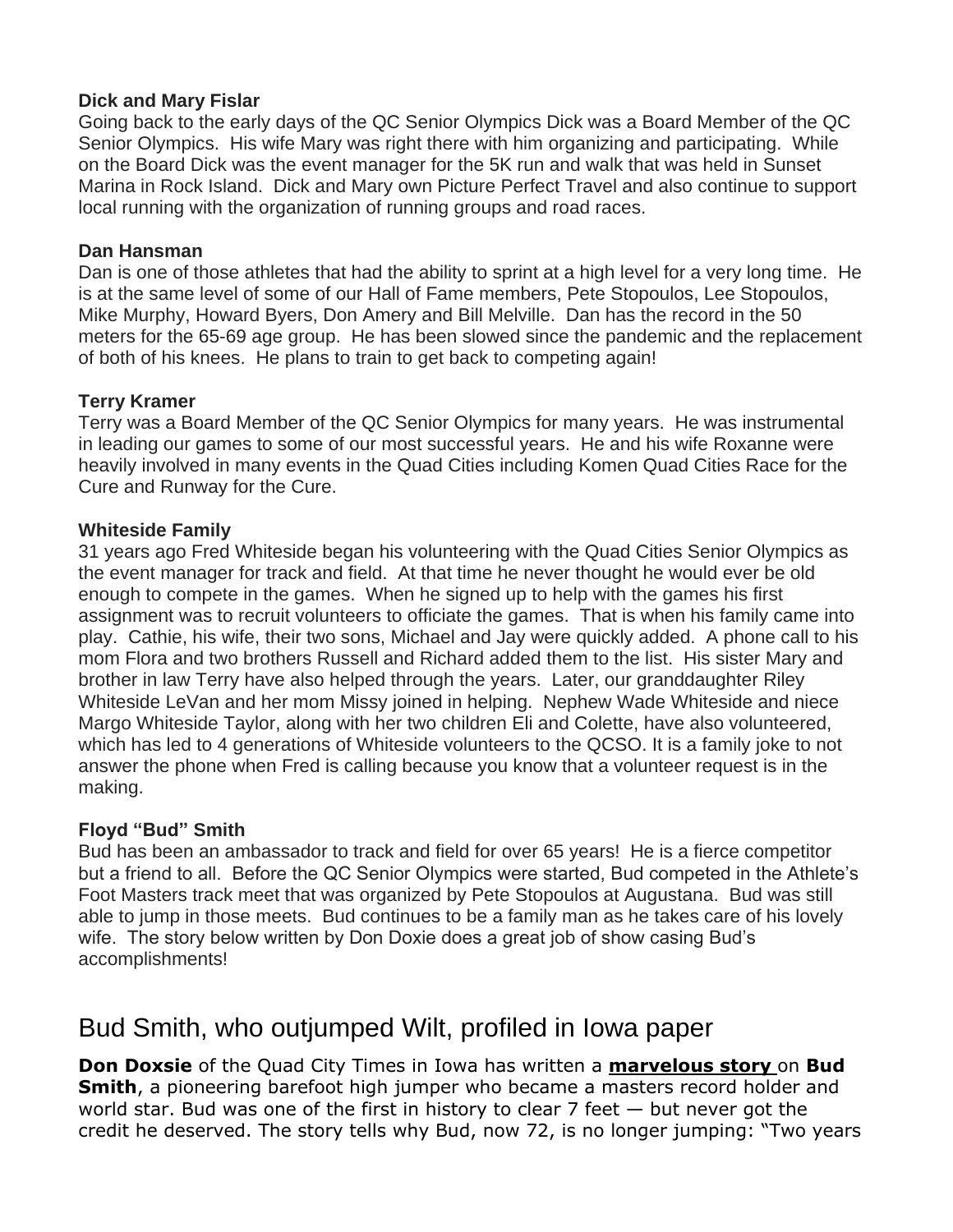ago, plagued by arthritis, he had both hips replaced. He still goes to the Senior Olympics at Augustana College every year, but now he just does the shot put."

# **Here's the whole story, in case the link goes down:**

# **High standards**

# **By Don Doxsie | Thursday, April 17, 2008**

You have to wonder what Wilt Chamberlain thought on that day back in 1957. Here he was, one of the most incredible athletes in the world — the 7-foot star of the University of Kansas basketball team that finished as national runner-up and the star of the Kansas track team. He was in his best event (the high jump) in the biggest invitational of the year (the Kansas Relays) on his home track.

And this unimposing guy from a place called Clinton, Iowa, was showing him up. Floyd "Bud" Smith remembers the moment fondly. It's the day he beat Wilt the Stilt by 3 full inches and etched his name in the Kansas Relays record book.

The memories will come drifting back even stronger today when Smith and his son, Tim, attend this year's Kansas Relays and hand out the awards to this year's high jump winners.

"I felt great about being able to outjump the great Wilt Chamberlain," said Smith, 72, who lives in Clinton. "My intention when I went down there was to beat everybody there. I didn't care if their name was Wilt Chamberlain or what."

#### **Barefoot success**

It was one of the high points of a track and field career that began back on his parents' farm near Mount Carroll, Ill. Smith spent much of his adolescence shooing chickens out of the barnyard so he had room to dive into a homemade high jump pit. He had gone over to Savanna and picked up a bunch of sawdust. He usually used a bamboo fishing pole as a crossbar, occasionally switching to a 2×4 when he wanted to work on his trail leg kick.

When Smith began high jumping at Mount Carroll High School, the school did not have track shoes, and his parents didn't have any money to buy him a pair. So he high jumped in his bare feet. He tied for the Illinois state title that way in 1953. It's one of only two state track championships in the history of the now-defunct school, and the other was 102 years ago.

"The school had a grass track. We didn't even have cinders, so I just decided to totally jump barefoot," Smith said. "It gave me a good feel on the takeoff. When you take off, you want that lead leg to be as light as possible, and there's nothing lighter than a bare foot."

When he began jumping at Northern Illinois State Teachers College (now Northern Illinois University), the wooden take-off boards they used at the college level bruised his feet. So he began using a shoe on his left foot only. He continued high jumping well into his 60s and never once did it with a shoe on his right foot.

His stay at Northern Illinois didn't last long. In his first meet, he set a national record for college freshmen  $-$  6-foot-8 5/8  $-$  but college wasn't for him.

"I was born and raised on a farm," he said. "I didn't have the mindset that I was going to go to college. I really wasn't prepared to go to school."

He momentarily thought about transferring to Western Illinois, which would have afforded him a chance to train in South Africa the following summer. Plenty of other schools wanted him to transfer, too.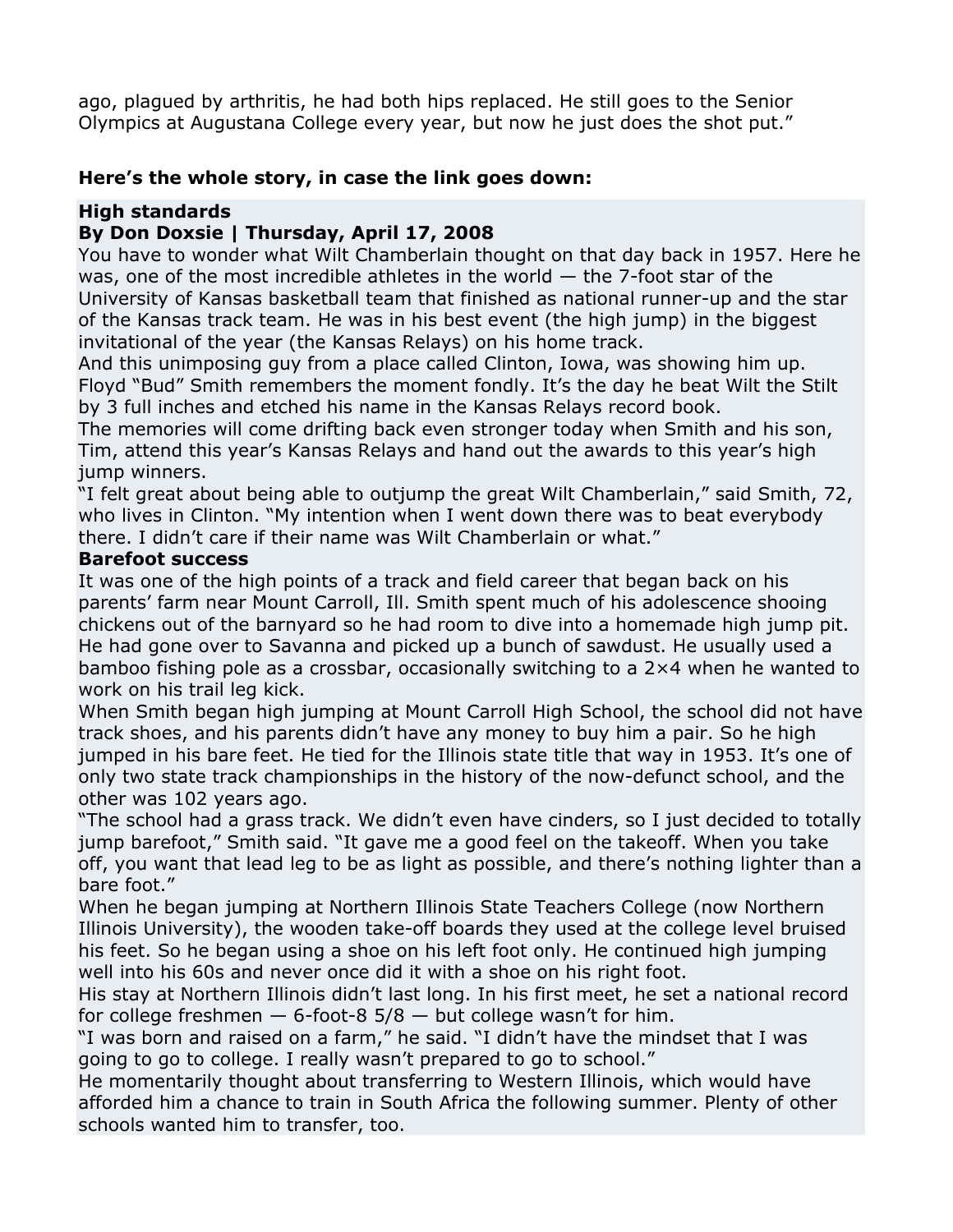"But I chickened out," he said. "I thought it was more important to get married. So, I got married and raised a family instead."

# **Life after college**

He went to work for Clinton Corn Processing — now ADM Corn Sweeteners — and after 12 years switched over to work in a polyethylene plant in Clinton. He stayed there until retiring in 1997.

But he didn't stop jumping. He got in touch with Ted Haydon, the coach of the University of Chicago Track Club, and began competing for one of the premier amateur track clubs in the country.

Among his teammates were Ted Wheeler, who later became the head track coach at Iowa, and two men who represented the U.S. in the 1956 Olympics in Melbourne, Australia — sprinter Ira Murchison and miler Phil Coleman.

Smith also took a shot at the Olympics in '56. The townspeople of Clinton and Mount Carroll took up collections to pay his way to the AAU meet in Bakersfield, Calif., but Smith didn't place in the top six and never got to the Olympic trials.

The gold medal ended up being won by fellow American Charles Dumas, who became the first man to top 7 feet and who went 6-11¼ in Melbourne.

Smith matched that height only a few months later at a meet in Rockne Stadium in Chicago  $-$  the best jump in the world in 1957  $-$  and topped 7 feet although he didn't get credit for it. The take-off area at Rockne was uneven and the jump was measured from the highest point. Haydon measured it at the spot where Smith actually took off and found the height was 7-0½ from that spot. That would have tied Dumas' world record.

It was only a few weeks later that Smith went to Kansas and topped Chamberlain. The two men had tied in the event the year before, but this time Smith jumped 6-9 to Wilt's 6-6. His record stood for 18 years.

# **Still competing**

Smith never did anything that spectacular again, but he continued to compete as the years passed.

"I always told my wife that if I ever got down to 6 feet, I'd quit," he said. "But then they developed the masters programs for jumpers over 40. I was going to be jumping against guys my own age so I kept on competing. Then they developed the seniors program for athletes over 50, so I kept going."

As recently as 1993, at the age of 58, Smith set a record for his age group by clearing 5-2 at the Nike Illinois Relays.

Two years ago, plagued by arthritis, he had both hips replaced. He still goes to the Senior Olympics at Augustana College every year, but now he just does the shot put. His jumping has taken him all over the world. He has competed in Senior Olympics in Italy, Great Britain and Puerto Rico. He went to Russia three times to help get seniors programs started there.

"It would never have happened if not for athletics," he said. "I feel very fortunate, very blessed for the opportunity I've had. God was good to me. He gave me the talent."

Another highlight will be this weekend when he returns to the scene of one of his triumphs.

Tim Smith wrote to Kansas last year to get some sort of certification of his father's record. Officials there went a step further, extending an invitation for Bud to come back. They also sent him eight minutes of videotape from the 1957 high jump